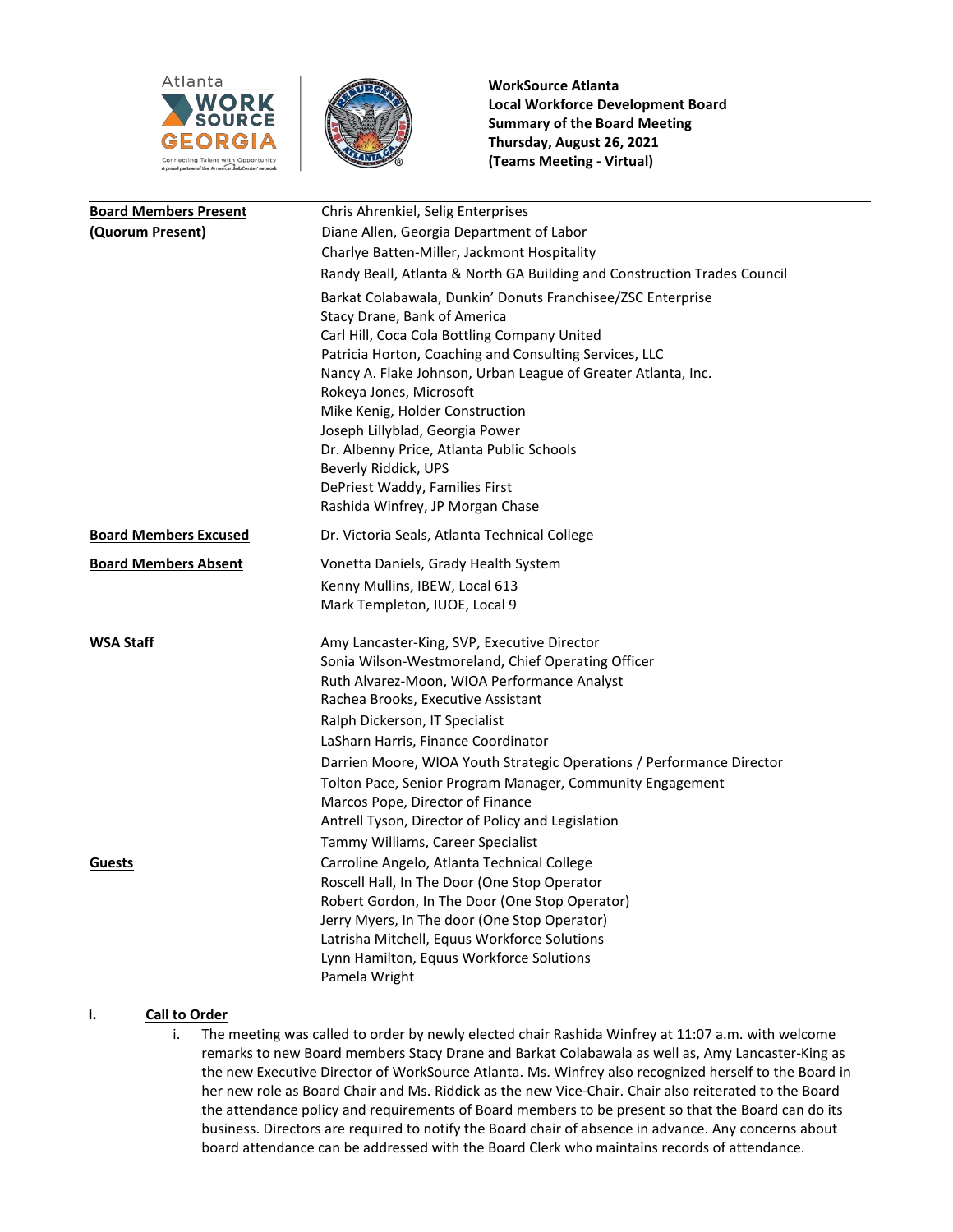## **II. Roll Call**

i. Rachea Brooks, Board Clerk conducted roll call. Board members present and absent are listed above.

# **III. Public Comment**

i. Chair Rashida Winfrey opened the meeting for comments from the public. There were no public comments.

# **IV. Adoption of the Agenda**

Chair Winfrey called for a motion to adopt the agenda. The motion to adopt the agenda was made by board director Randy Beall and seconded by board director DePriest Waddy. Motion was approved unanimously. No Nays. No Abstentions.

## **V. Approval of Meeting Minutes: May 27, 2021, and June 8, 2021**

- i. The motion to approve the May 27, 2021, minutes was made by board director Randy Beall and seconded by board director Rokeya Jones. The motion was approved unanimously. No Nays. No Abstentions.
- ii. The motion to approve June 8, 2021, minutes was made by board director Joseph Lillyblad and seconded by Randy Beall. Motion was approved unanimously. No Nays. No Abstentions.

## **VI. Reports and Updates** (Amy Lancaster-King, Executive Director, WorkSource Atlanta

- i. **IA & WSA Integration** SVP, Executive Director Amy Lancaster-King gave an update to the Board that the Intragovernmental Agreement (IGA) has been signed by all parties and the formal transition period has begun. Still working on determining some costs that will be applied to WorkSource Atlanta budget (specifically, IT, janitorial, and insurance) as well as how disallowed costs will be handled, who will cover those costs. Working on how policies and procedures will work during this transition period between Invest Atlanta (administrative agent), WorkSource Atlanta, and the City of Atlanta (fiscal agent). Target timeframe to complete transition is November 30, 2021. Hiring of new staff was not included in the transition phase. This piece is still being worked out. Hiring of staff at present will be done through contracting until we get through the portion of the transition where we understand how we can handle new staff. We will be submitting RFQs/RFPs for bids for services mentioned. RFQs will be prepared in the next week and RFPs brought to the following Board meeting. Board director Hill asked if we WorkSource created an action plan to completing the timeline.
- ii. **Monitoring Updates** Ms. Lancaster-King presented audit to the Board on WSA's Eligible Training Provider Policy (ETPL) and Subrecipient Policy. Most of the updates to the ETPL policy was to make it better aligned with federal and state policies. In addition, key components were added around party responsibilities, the process for becoming an eligible training provider, access to state lists, requirements for funding, performance measures, etc. TCSG has reviewed the draft and finds the policy in compliance. For the Subrecipient policy, WSA needed to clearly define the process for onsite and virtual monitoring (outlining the necessary steps, incorporating monitoring tools, and the frequency of monitoring and due dates). Enhanced staff training has been for staff who will be performing monitoring activities. WSA is required to maintain records for three years. Antrell Tyson added that WSA uses several monitoring tools given to us by TCSG (our state monitor). Both were updated according to TCSG guidelines and now is presented to the Board for approval so that the findings can be closed. Chair Winfrey called for a motion to approve the changes to the ETPL policy and the Subrecipient policy. Board director Randy Beall made a motion to approve the policies as presented and director Pat Horton seconded the motion. No Nays. No Abstentions.
- iii. **SCEM (Systems Change Economic Mobility)**  Ms. Lancaster-King brought before the Board the Regional Economic Mobility Work letter of support and commitment letter. A letter of support was signed with a matching funds commitment for Atlanta CareerRise at \$5,000 per year for three years towards the Systems Change for Economic Mobility grant. Ms. Lancaster-King asked the Board for an approval of the funding seeing that the commitment was not approved in a past budget. Antrell Tyson reminded the Board that the State and DOL monitors Board involvement based on the regional plan, so Board members were encouraged to read through the regional plan for more information on the SCEM. Board director DePriest Waddy motioned to approve the regional SCEM, and board director Pat Horton seconded the motion. No Nays. No Abstentions.
- iv. **Finance Update**  Marcos Pope, WSA Director of Finance and Ms. Lancaster-King gave update closed and open grants spend rates. PY19 Dislocated Worker grant – (40%) spent and some Dislocated worker funds transferred to PY19 Adult to prevent a great deal of recapture. All PY19 Adult funds were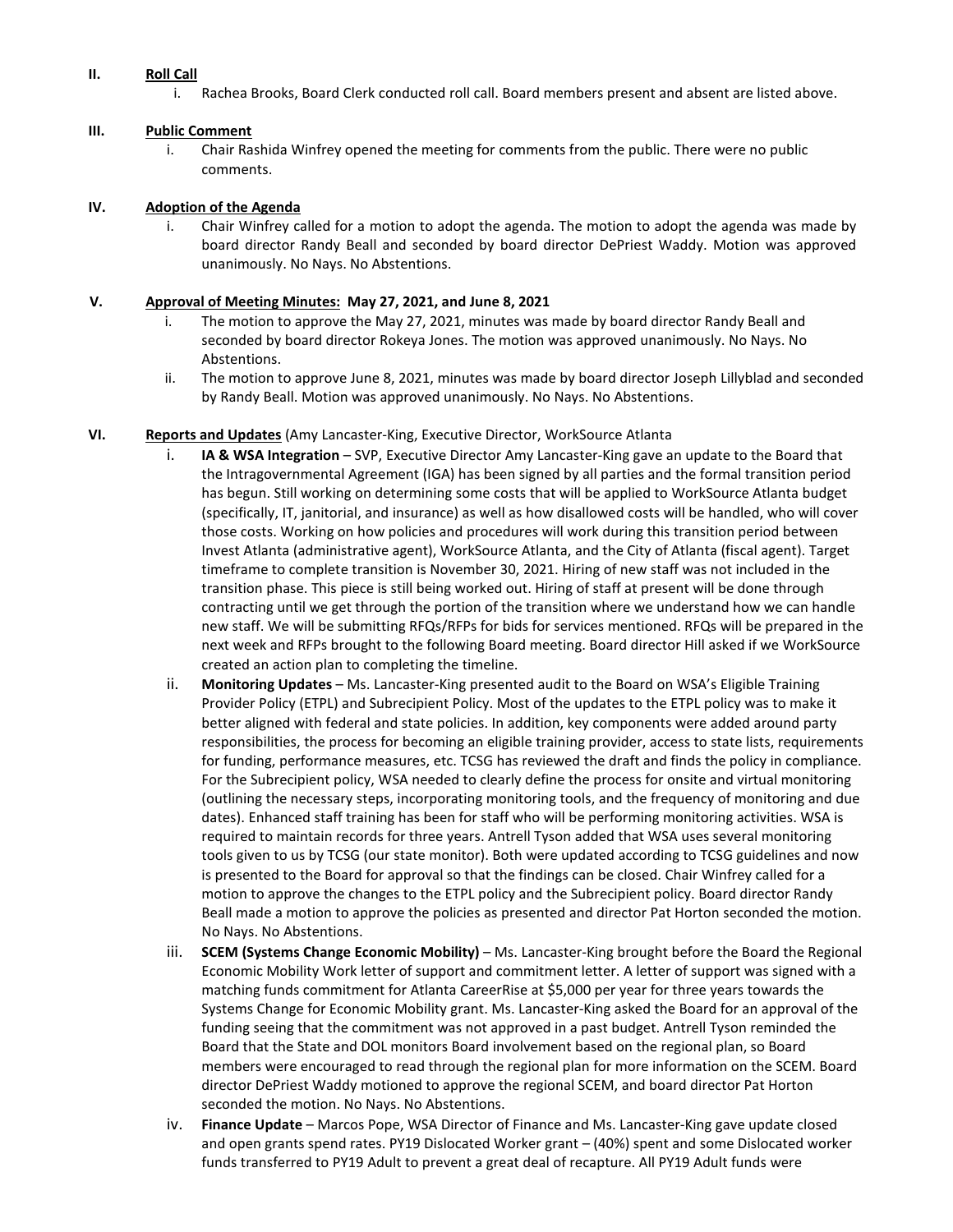expended. (PY19 / PY20 being overlapping years.) Youth (87%) funds spent and (51%) DW funds spent. Mr. Pope highlighted that WSA was able to reduce FY20 DW capture percentage by the transfer that was does at the beginning of the year. Doing transfers in a timely manner will be crucial for WorkSource Atlanta going forward to prevent recapture. WorkSource hopes to help businesses understand how DW funds can be used and what type of participant can utilize these funds. Mr. Pope moved forward to talk about the Open grants and wanted the Board to be mindful that last year's budget was not approved until the beginning of February. TCSG held funds so WSA is playing catch up stating that WSA will not be held to having to expend 80% of those funds due to COVID and that the goal is to spend down in all categories. Reviewing PY21/FY22, Mr. Pope highlighted that staff travel and expenses due to COVID were suspended. We have accounted for that this year. There is an increase in professional services as we look towards the integration to Invest Atlanta. We will have a budget adjustment period or amendment later. Chair Winfrey asked for a motion to approve the PY21-FY22 budget. Board director Randy Beall motioned to approve the budget and board director Diane Allen seconded the motion. No Nays. No Abstentions.

Mr. Pope explained further about transfers and asked the Board for approval to transfer from FY21 DW funding to Adult and when FY22 funds come, to have permission to transfer up to \$1 million from DW funding to Adult so that we have a longer period to utilize those funds. Chair Winfrey then called for a motion to approve grant transfers. Mr. Beall motioned to approve the grant transfers and board director Beverly Riddick seconded the motion. No Nays. No Abstentions.

Ms. Lancaster-King ended the reporting for finance by commenting that these approvals are critical in helping WorkSource deploy funding as quickly as possible and leveraging them as best we can. We are working on rescheduling our Board meetings, so we don't miss transfer dates.

### v. **Executive Session** – **Board went into a closed executive session.**

- Chair Winfrey called for a motion to begin the Executive Session. Board director Randy Beall motioned to move into Executive Session. Board director Joseph Lillyblad seconded the motion. No Nays. No Abstentions.
- Chair Winfrey called for a motion to end the Executive Session. Board director Dr. Price made a motion to end Executive Session and Board director Randy Beall seconded the motion. No Nays. No Abstentions.
- vi. **Industry Partnerships Committee Report**  DePriest Waddy, Chair came before the Board to ask for approval on an OJT Contract Review - Countifi (formerly Countalytics). Board director Waddy went over some of the background of the company, its clients, and the position they are looking to fill through WorkSource. Estimated cost for WSA would be between \$12k and \$15k. This position pays between \$48k to \$60k annually with a starting pay of \$25/hour. WSA Deputy Director Sonia Wilson-Westmoreland clarified that the training is 3-6 months and asked the Board if they would like to put in place the livable wage (\$28/hour) as a minimum when it comes to funding these opportunities. Industry Partnership Committee will discuss what a sustainable pathway to a livable wage looks like and make a recommendation to the Board. Board director Rokeya Jones asked that some follow-up information be provided to the Board that indicates this position meets all the requirements discussed. Ms. Wilson-Westmoreland also encouraged the Board to, if possible, get involved in the committee meetings where a lot of the discussion takes place on the recommendations made to the full board. WorkSource will make sure that directors are informed on all board committee meetings. Board director Randy Beall motioned to approve the contract and board director Beverly Riddick seconded the motion. No Nays. No Abstentions.
- vii. **In The Door Operations Update**  Roscell Hall came before the Board to give highlights on the program year and highlights of some current activities. There has been increased participation in Project ENCoRe (138 participants registered in June and July; August 65 individuals registered and or participated). Handed 1500 flyers at the APS back-to-school event. 30 employers have inquired about services within the last three months. There has a 92% decrease in UI (unemployment insurance) related calls to the One Stop from June '20 to June '21. In August there were 2 UI claims. There have been consistent referrals for GED, utility or rental assistance, and vocational rehabilitation. One Stop had integrated into the Navigator role and is utilizing AARP SCSEP participants as support. Mr. Hall also highlighted the One Stop's participation in career fairs, community outreach opportunities, collaborative partnerships, and being a presenter on Urban League's COVID-19 Resource Webinar.
- viii. **Equus Performance Update**  Lynn Hamilton came before the Board to give performance update on Adults/Dislocated Worker career services and Youth Programs. Current caseload is 206. Participants assisted monthly (A = 131; DW = 75). 97 (A = 65; DW = 22) participated in educational/work-based learning activities. 55 (A = 43; DW = 12) seekers gained employment at \$22.31/hour. Training dollars are